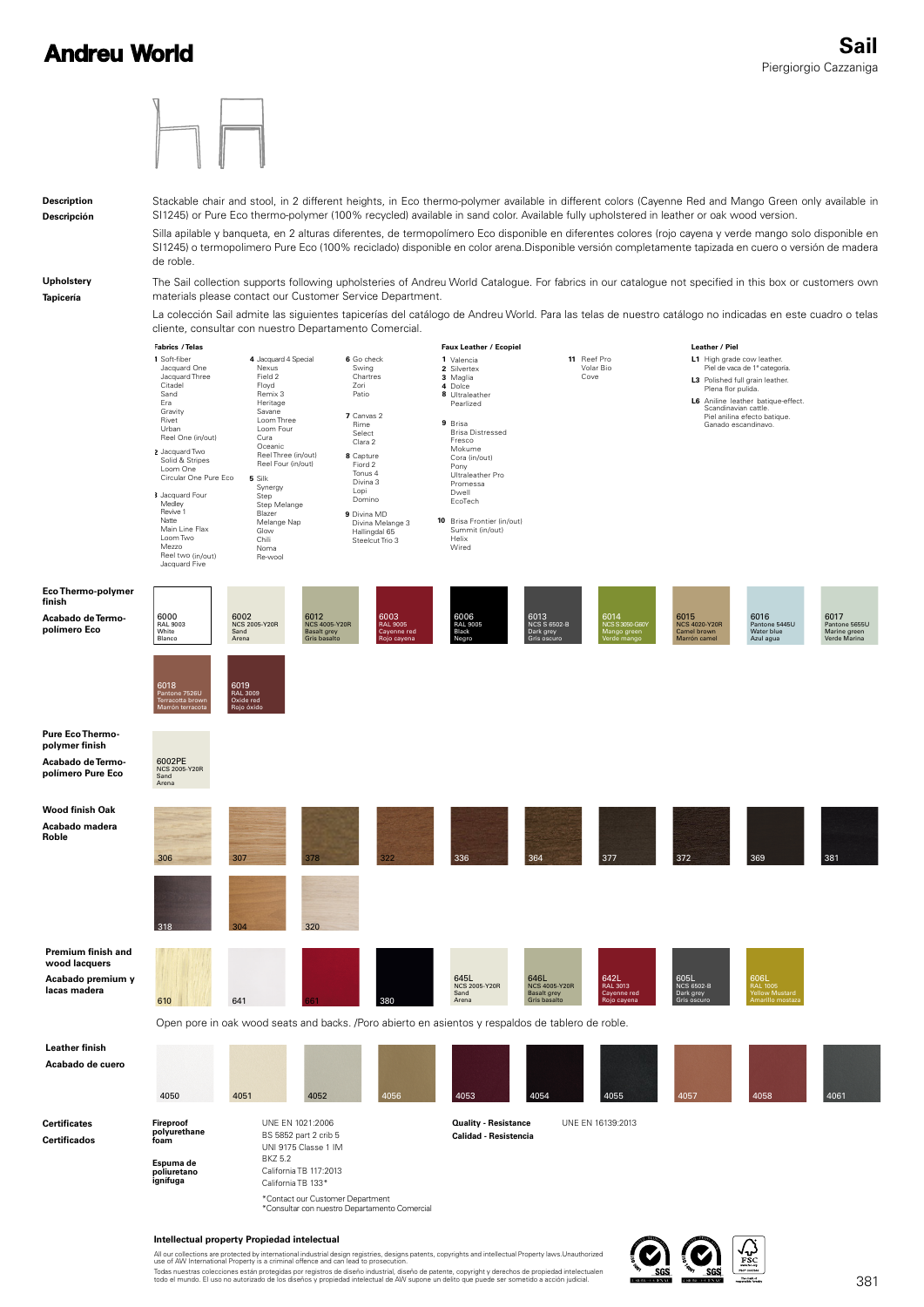

### **SI1246**



interior frame. Silla completamente tapizada en cuero con estructura interior de termopolímero.

Chair fully upholstered in leather with thermo-polymer

| □ 10,25 Ft         |  |
|--------------------|--|
| $\triangle$ 32 lbs |  |
| $ h  \times 2$     |  |

| . .<br>$2^{\prime}$<br>م1⊪ |
|----------------------------|
|----------------------------|

1,021

\$



| $\overline{0}$ | Stackable chair with oak board seat and backrest and so-<br>lid oak wood frame.<br>Silla apilable con asiento y respaldo de tablero de roble y<br>estructura de madera maciza de roble. | 口 8,5 Ft<br>$34$ lbs<br>$h \times 2$ |
|----------------|-----------------------------------------------------------------------------------------------------------------------------------------------------------------------------------------|--------------------------------------|
| ║<br>18.00     |                                                                                                                                                                                         | 片8<br>恂 12                           |

\$ 1,563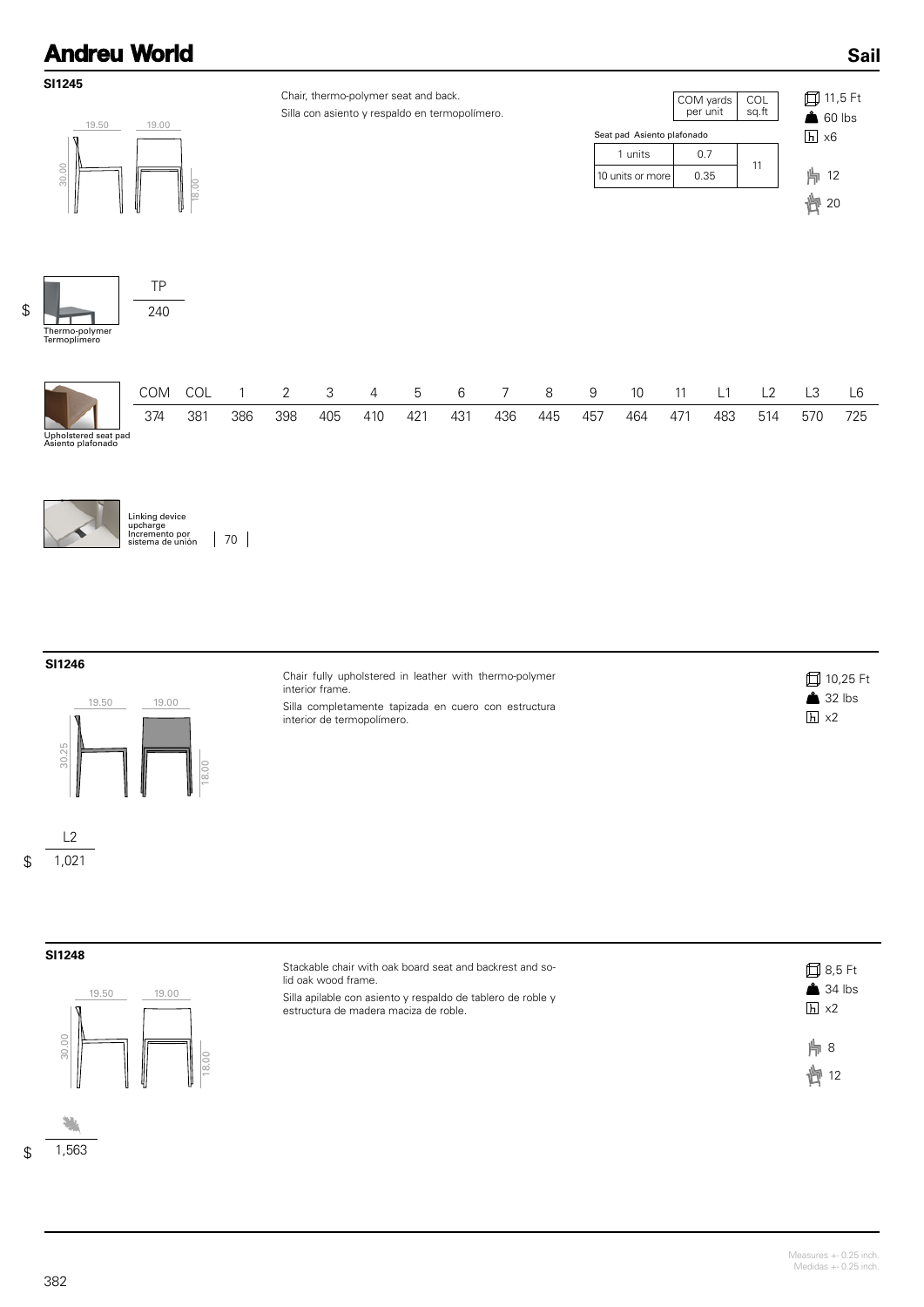### **Sail**



**BQ1251 NEW**



TP 293 Counter stool with seat and back in Eco thermo-polymer available in different colors or Pure Eco thermo-polymer (100% recycled) avai lable in sand color. Option for an upholstered seat.

Banqueta baja con asiento y respaldo de termopolímero Eco disponible en diferentes colores o termopolímero Pure Eco (100% reciclado) disponible en color arena. Opción de asiento plafonado.

COM COL 1 2 3 4 5 6 7 8 9 10 11 L1 L2 L3 L6 443 450 455 467 474 479 490 500 505 514 526 532 540 552 582 639 794

9,5 Ft  $2$  lbs  $h \times 4$ | 10 COM yards per unit COL sq.ft

廿 15

Thermo-polymer Termoplímero

\$

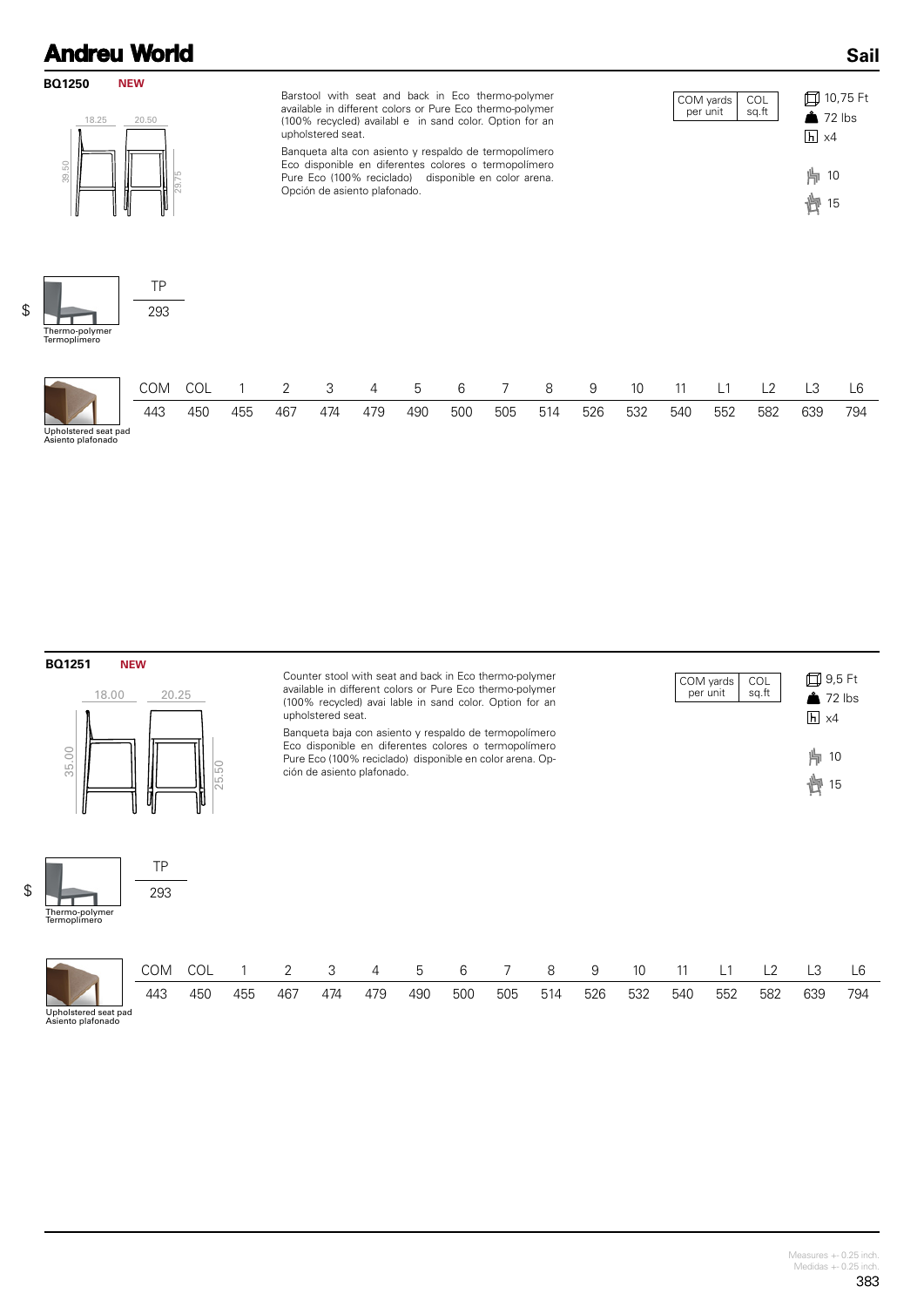### **CA5004**



Metallic trolley for transport stackable seating. Carro metálico para transportar asientos apilables.



**Sail**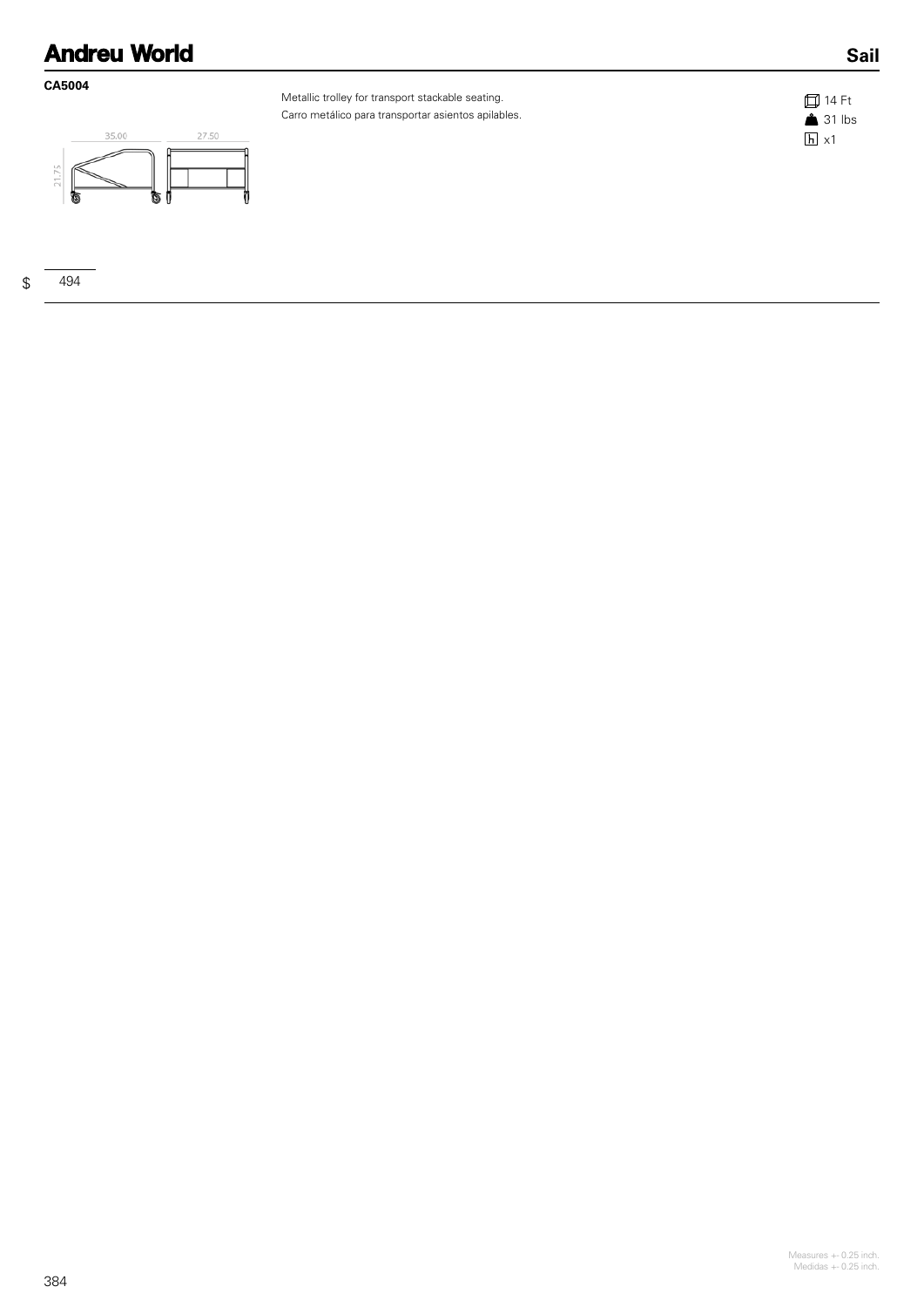## **Andreu World** *Quidoor*



Descripción Description Stackable chair and stool, in 2 different heights, in Eco thermo-polymer available in different colors or Pure Eco thermo-polymer (100% recycled) available in sand color.

> Silla apilable y banqueta, en 2 alturas diferentes, de termopolímero Eco disponible en diferentes colores o termopolimero Pure Eco (100% reciclado) disponible en color arena.

Andreu World collections use various types of upholstery in acrylic and faux leather that are especially designed for outdoor use. The cushions and covers are made with a top quality fabric that repels water, is resistant to UV rays and mold. For fabrics not specified in this box, contact our Customer Department.

En las colecciones de Andreu World Outdoor se han utilizado distintos tipos de tapicerías de fibra acrílica y ecopiel, especialmente concebidas para su uso en exterior. Los cojines y fundas estás confeccionados con un tejido de máxima calidad que repele el agua, es resistente a los rayos UV y al moho. Para otros tejidos no reflejados en este cuadro consultar con el Departamento Comercial.

|                                                                   | <b>Fabrics / Telas</b>                                     |                                               |                                                                             |                                                              | Faux Leather / Ecopiel                           |                         |                                                         |                                                                     |                                                                           |                                                          |                                                               |                                                                                    |                         |  |
|-------------------------------------------------------------------|------------------------------------------------------------|-----------------------------------------------|-----------------------------------------------------------------------------|--------------------------------------------------------------|--------------------------------------------------|-------------------------|---------------------------------------------------------|---------------------------------------------------------------------|---------------------------------------------------------------------------|----------------------------------------------------------|---------------------------------------------------------------|------------------------------------------------------------------------------------|-------------------------|--|
|                                                                   | 1 Sand (in/out)<br>Reel One (in/out)                       |                                               | 4 Heritage<br>Savane                                                        |                                                              |                                                  | 2 Silvertex<br>3 Maglia |                                                         |                                                                     |                                                                           |                                                          |                                                               |                                                                                    |                         |  |
|                                                                   | 2 Solid & Stripes                                          |                                               | Reel Three (in/out)<br>Reel Four (in/out)                                   |                                                              |                                                  | 9 Cora (in/out)         |                                                         |                                                                     |                                                                           |                                                          |                                                               |                                                                                    |                         |  |
|                                                                   | 3 Natte<br>Loom Two (in/out)<br>Mezzo<br>Reel Two (in/out) |                                               | 6 Chartres<br>Zori<br>Patio<br>8 Domino<br>Lopi                             |                                                              |                                                  |                         | <b>10</b> Brisa Frontier (in/out)<br>Summit (in/out)    |                                                                     |                                                                           |                                                          |                                                               |                                                                                    |                         |  |
| Eco Thermo-polymer<br>finish<br>Acabado de Termopo-<br>límero Eco | 6000<br><b>RAL 9003</b><br>White<br>Blanco                 | 6002<br><b>NCS 2005-Y20R</b><br>Sand<br>Arena | 6012<br><b>NCS S 4005-Y20R</b><br><b>Basalt Grey</b><br><b>Gris basalto</b> | 6003<br><b>RAL 9005</b><br><b>Cayenne Red</b><br>Rojo Cayena | 6006<br><b>RAL 9005</b><br><b>Black</b><br>Negro |                         | 6013<br><b>NCS S 6502-B</b><br>Dark Grey<br>Gris oscuro | 6014<br><b>NCS S 3050-G60Y</b><br><b>Mango Green</b><br>Verde mango | 6015<br><b>NCS 4020-Y20R</b><br><b>Camel Brown</b><br><b>Marrón Camel</b> | 6016<br>Pantone 5445 U<br><b>Water Blue</b><br>Azul agua | 6017<br>Pantone 5655 U<br><b>Marine Green</b><br>Verde marina | 6018<br>Pantone 7526 U<br>Terracota Brown Oxide Red<br>Marrón terracota Rojo óxido | 6019<br><b>RAL 3009</b> |  |

Acabado de Termopolímero Pure Eco Pure Eco Thermopolymer finish

Tapicería

Upholstery



**Certificados** Ensayos de durabilidad<br>estructural Certificates **Structural durability tests** 

European Standards: UNE EN 15373:07 (Level 3)

All our collections are protected by international industrial design registries, designs patents, copyrights and Intellectual Property laws.<br>Unauthorized use of AW International Property is a criminal offence and can lead

Todas nuestras colecciones están protegidas por registros de diseño industrial, diseño de patente, copyright y derechos de propiedad intelectual<br>en todo el mundo. El uso no autorizado de los diseños y propiedad intelectual